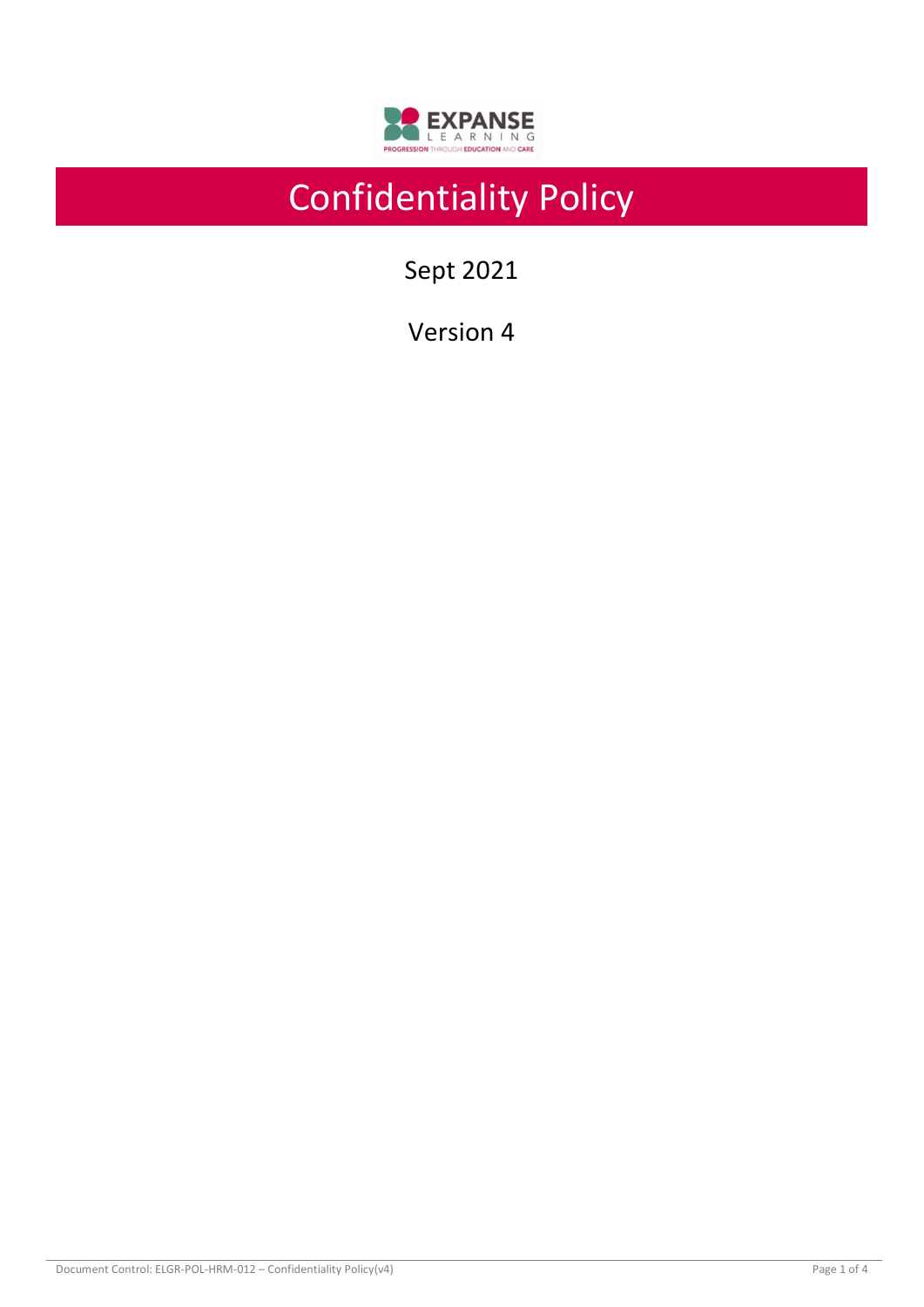# **1. Scope**

All employees of Expanse Learning, including board members, investors, contractors and volunteers, who may have witnessed or have access to confidential information.

# **2. Policy Brief & Purpose**

Expanse Learning have designed the Confidentiality Policy to explain how we expect our employees to treat confidential information and actions. Employees will unavoidably receive, witness actions and handle personal and private information about students and service users. We want to make sure that this information is handled and dealt with in an appropriate manner.

We must protect this information as it may:

- o Be legally binding *(e.g. sensitive data)*
- o Be a Safeguarding concern *(must be reported to the relevant Safeguarding Lead (SGL) – refer to Safeguarding Policy)*
- o Be able to protect the dignity and well-being of our client group,

# **3. Policy Elements**

Confidential and proprietary information is secret, as well as information in accordance with the Data Protection Act (2018) that applies to personal data held in both electronic and paper form and is designed to strengthen the right to privacy of the individual by ensuring that the processing of personal data is done in accordance with the principles of the DPA and General Data Protection Regulations (2018).

All actions of students and service users that may be seen as unsafe or actions that would be deemed dangerous must be reported to line managers or safeguarding leads within your respective sites through the relevant DatabridgeMIS event. Due to the nature of what the incident could be classed as you are prohibited to communicate any of this information outside of the organisation and peers unless instructed by any of the above named.

Employees may have various levels of authorised access to confidential information and witness a number of acts by our client group.

# What employees *should* do:

o Adhere to any relevant policies:

*ELGR-POL-DPM-004 - Clear Desk and Clear Screen Policy ELGR-POL-ICT-001 - ICT Acceptable use Policy ELGR-POL-DPM-005 – Data Management Policy ELGR-POL-HRM-001 - Staff Code of Conduct Policy*

*ELGR-POL-DPM - Data Sharing Policy ELGR-POL-DPM-002 - Data Protection and Privacy Notice*

- o Lock or secure confidential information at all times
- o Make sure they only view confidential information on secure devices
- $\circ$  Only disclose information to other employees when it's necessary and authorised
- o Keep confidential documents inside our company's premises unless it's absolutely necessary to move them and agreed by their Line Manager or SLT.

# What employees *shouldn't* do:

- o Use confidential information for any personal benefit or profit,
- o Disclose confidential information to anyone outside of our company,
- o Talk about students and service users to anyone outside of the company structure.
- o Replicate confidential documents and files and store them on insecure devices or location,
- o Not discuss what they have witnessed unless in team meetings or if reported to their Line Manager or SGL.

# *(This is to help protect the dignity and respect of Expanse Groups students and service users)*

When employees stop working for our company, they're obliged to return any confidential files, and are still bound by confidentiality not to discuss students and service users' happenings during their time with Expanse Learning.

#### **4. Good Practise**

- o During team meetings bring any concerns to the team to discuss *(if unsure of course of action)*
- $\circ$  Not discussing Students and service users to anyone outside of the organisation in any capacity including family and friends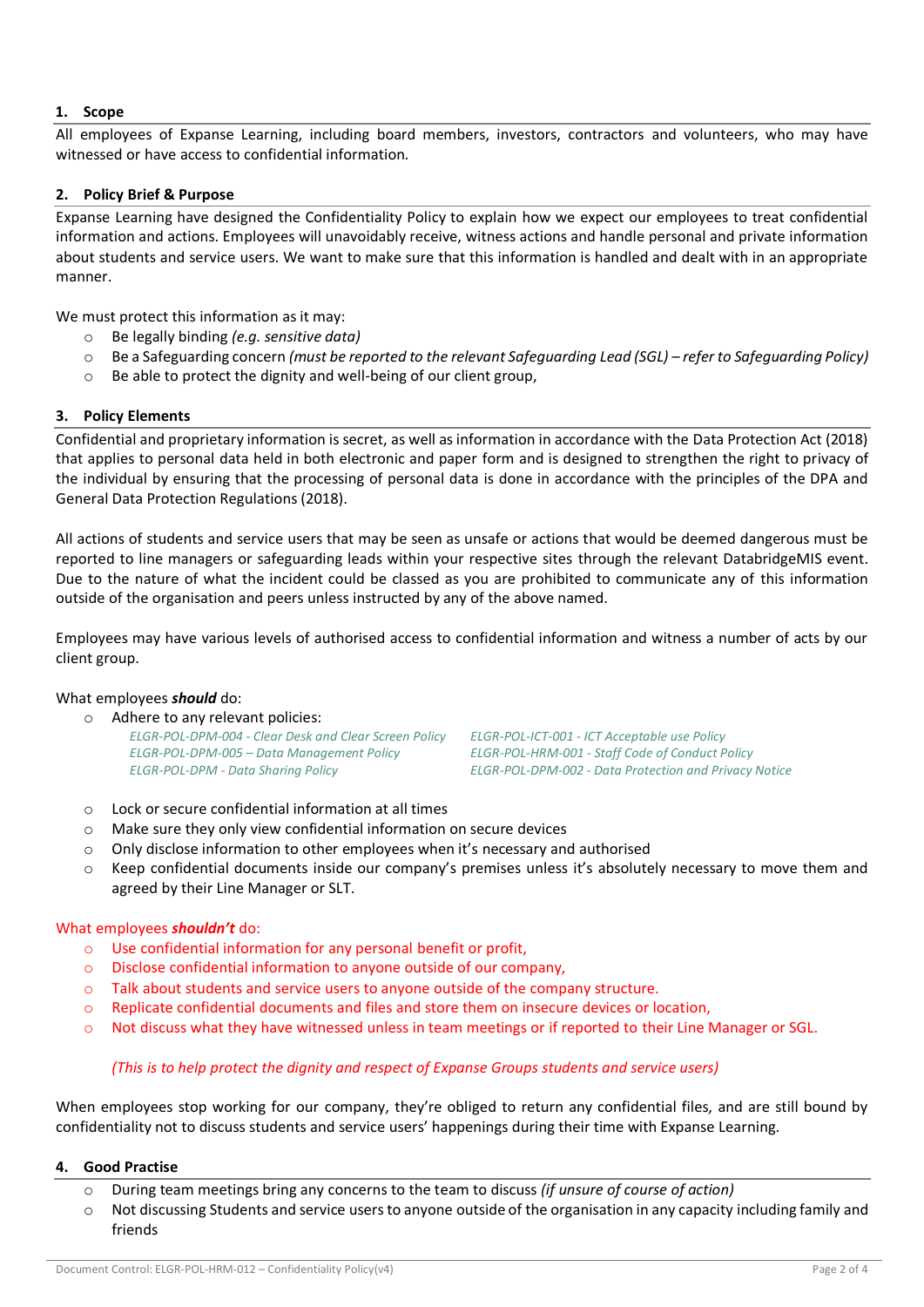- o It is down to each staff member to be aware of the SGL for their provision *(This will be covered during stage 3 of the Induction Process – refer to "ELGR-HR-003(v3) - Induction Policy")*
- $\circ$  When communicating information concerning students, in any manner, it is your responsibility to ensure that their personal dignity, confidentiality, and personal well-being, is taken into account and maintained at all times.

# **5. Confidentiality Measures**

Expanse Learning have measures to ensure that confidential information is well protected through:

- The safe storage and security paper documents
- $\circ$  Encrypting electronic information and safeguard databases (See appendix A)
- o Ensuring employees sign a declaration of confidentiality (Completed during Stage 2 of the "Induction Process")

# **6. Exceptions**

Confidential information may occasionally have to be disclosed for legitimate reasons for example:

- If a regulatory body requests it as part of an investigation or audit
- o If our company examines a venture or partnership that requires disclosing some information *(within legal boundaries)*

# **7. Disciplinary Consequences**

- $\circ$  Employees who don't respect our confidentiality policy will face disciplinary and, possibly, legal action.
- o We'll investigate every breach of this policy and as such, Expanse Learning may terminate any employee who wilfully or regularly breaches our confidentiality guidelines.
- o This policy is binding even after separation of employment.

# **8. Ensuring the Effectiveness of the Policy**

All staff will receive a copy of the confidentiality policy through DatabridgeMIS. New employees will be introduced to the confidentiality policy via induction and training.

# **9. Monitoring and Review**

*5*

The policy will be reviewed annually in line with any changes and new guidance, amendments will be proposed and agreed by the Board of Directors.



*4* 01/09/2021 Policy Reviewed 31/08/2022